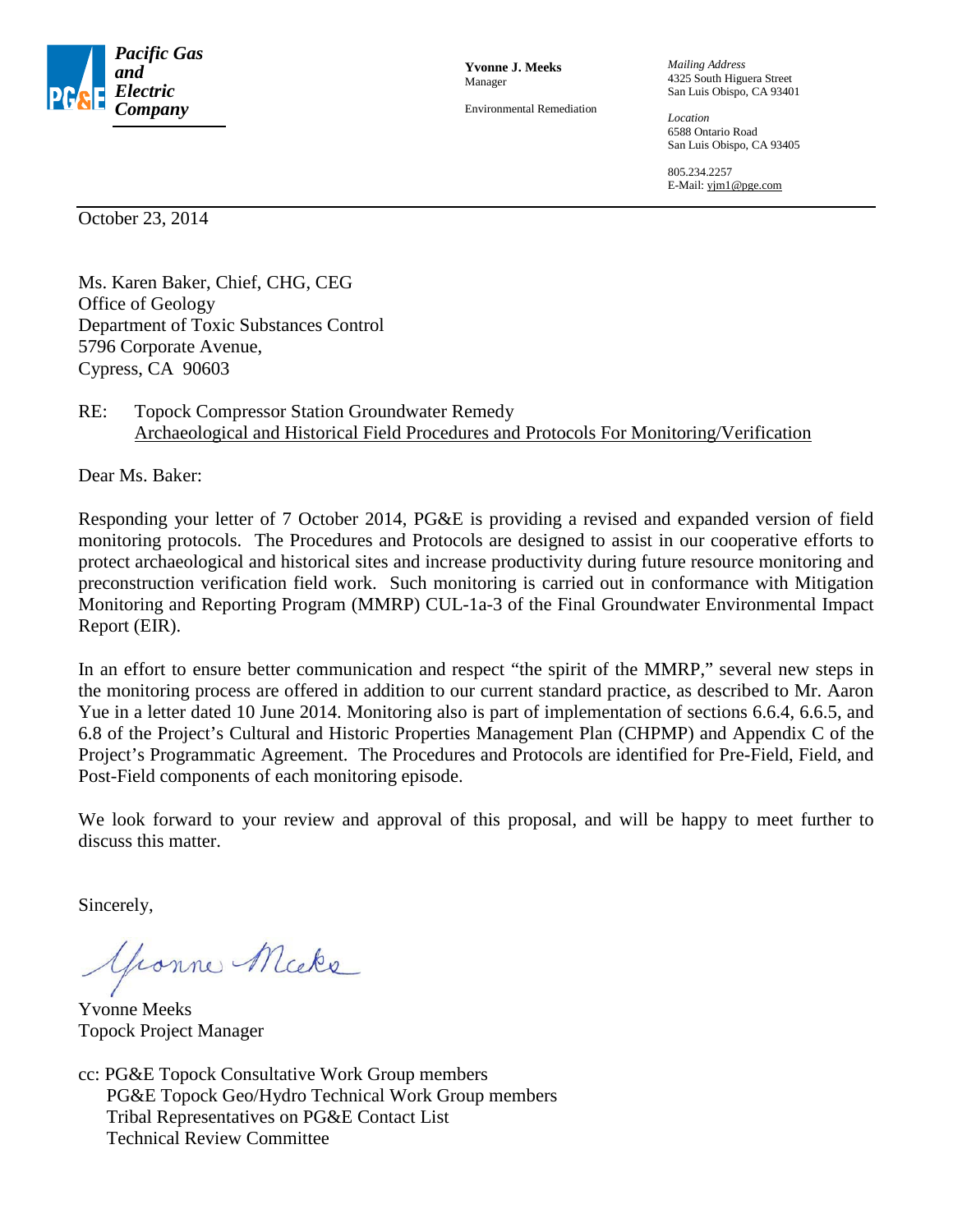# **Archaeological and Historical Field Procedures and Protocols**

# **For Site Monitoring and/or Verification Activities**

## Pre-Field Protocols

- 1. FIELD EFFORT ANNOUNCEMENT: No later than two weeks prior to the effort, PG&E will provide a meeting announcement with anticipated dates and starting times for the pre-field kick-off meeting and actual field effort.
- 2. FIELD EFFORT REMINDER: PG&E will send a reminder to anticipated participants no later than 3 business days prior to the field effort. Digital versions of the final maps will be supplied with the reminder so participants can print as many copies as they require. PG&E will also bring a limited number of extra copies to the field should they be needed.
- 3. PRE-FIELD KICK-OFF MEETING: Prior to initiating the field activity participants will gather to discuss the objectives and purpose of the effort and methods to be employed, including field procedures. We will review relevant maps and site records and discuss any concerns or questions prior to commencement of the fieldwork.
- 4. PRE-FIELD KICK-OFF MEETING LOCATION: Unless otherwise stated, the pre-field kick-off meeting will be held in a meeting room at the Topock Compressor Station.

### Field Protocols

- 5. FIELDWORK LOCATION: Unless otherwise specified, fieldwork participants will meet at the beginning of each day at the old Route 66 sign.
- 6. SAFETY TAILBOARD: A safety tailboard will be presented at the beginning of each field day.
- 7. CONTACT INFORMATION: Primary contacts:

Glenn Caruso/PG&E: (925) 301-6954 Pat Moloney/AE: (310) 770-6833 Barry Price/AE: (559) 284-0449